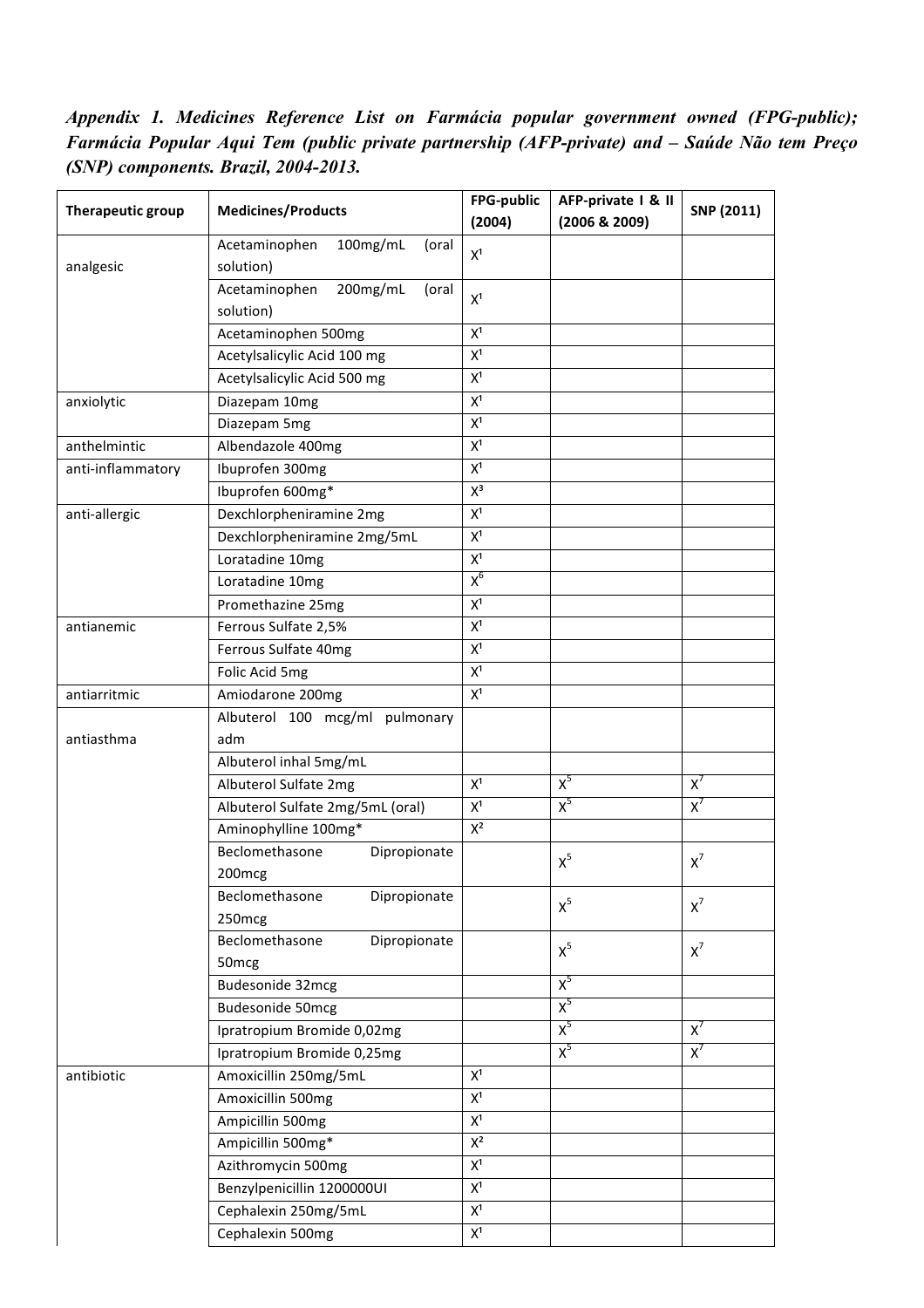| Therapeutic group | <b>Medicines/Products</b>                   | FPG-public     | AFP-private   & II | SNP (2011) |
|-------------------|---------------------------------------------|----------------|--------------------|------------|
|                   |                                             | (2004)         | (2006 & 2009)      |            |
|                   | Ciprofloxacin 500mg                         | $\mathsf{X}^1$ |                    |            |
|                   | Doxycycline 100mg                           | $X^1$          |                    |            |
|                   | Erythromycin 125mg/5mL                      | $X^1$          |                    |            |
|                   | Erythromycin 500mg                          | $X^1$          |                    |            |
|                   | Neomycin + Bacitracin                       | $X^1$          |                    |            |
|                   | Penicillin G Benzathine 1200000UI           | $\mathsf{X}^2$ |                    |            |
|                   | Penicillin G Potassium + procaine           | $X^1$          |                    |            |
|                   | 300000+100000                               |                |                    |            |
|                   | Penicillin G Potassium 400000UI             | $\mathsf{X}^2$ |                    |            |
|                   | Sulfamethoxazole/Trimethoprim 200           | $X^1$          |                    |            |
|                   | +40mg/5mL                                   |                |                    |            |
|                   | Sulfamethoxazole/Trimethoprim               | $X^1$          |                    |            |
|                   | 400mg+80mg                                  |                |                    |            |
| anti-depressive   | Amitriptyline 25mg                          | $X^1$          |                    |            |
|                   | Fluoxetine 20mg                             | $X^6$          |                    |            |
|                   | Haloperidol 1mg                             | $\mathsf{X}^1$ |                    |            |
|                   | Haloperidol 2mg/mL                          | $\mathsf{X}^1$ |                    |            |
|                   | Haloperidol 5mg                             | $X^1$          |                    |            |
| Antidiabetic      | Glibenclamide 5mg                           | $X^1$          | $X^3$              | $X^7$      |
|                   | Insulin Human Isophane (NPH) 100            |                | $X^3$              | $X^7$      |
|                   | UI/mL                                       |                |                    |            |
|                   | Insulin Human Regular                       |                | $X^5$              | $X^7$      |
|                   | Metformin 500mg                             | $X^1$          | $X^3$              | $X^7$      |
|                   | Metformin<br>500 <sub>mg</sub><br>(extended |                | $X^5$              | $x^7$      |
|                   | release)                                    |                |                    |            |
|                   | Metformin 850mg                             | $\mathsf{X}^1$ | $X^3$              | $X^7$      |
| antiemetic        | Metoclopramide 10mg                         | $\mathsf{X}^1$ |                    |            |
|                   | Metoclopramide 4mg/mL                       | $\mathsf{X}^1$ |                    |            |
| antiepileptic     | Carbamazepine 200mg                         | $X^1$          |                    |            |
|                   | Phenobarbital 100mg                         | $X^1$          |                    |            |
|                   | Phenytoin 100mg                             | $X^1$          |                    |            |
|                   | N-Butylscopolammonium<br><b>Bromide</b>     | $X^1$          |                    |            |
| antispasmodic     | 10 <sub>mg</sub>                            |                |                    |            |
| antifungal        | Fluconazole 100mg                           | $X^1$          |                    |            |
|                   | Fluconazole 150mg                           | $X^1$          |                    |            |
|                   | Ketoconazole 200mg                          | $X^1$          |                    |            |
|                   | Miconazole 2% lotion                        | $X^1$          |                    |            |
|                   | Miconazole 2% powder                        | $X^1$          |                    |            |
|                   | Nystatin 100000UI/4G Vaginal                | $X^1$          |                    |            |
|                   | Nystatin 100000UI/mL Oral                   | $X^1$          |                    |            |
|                   | Nystatin 25000UI/1G Vaginal                 | $X^1$          |                    |            |
| antigout          | Allopurinol 100mg                           | $\mathsf{X}^1$ |                    |            |
| antihypertensive  | Atenolol 25mg                               | $X^1$          | $X^3$              | $X^7$      |
|                   | Captoprill 25mg                             | X <sup>1</sup> | $X^3$              | $X^7$      |
|                   | Enalapril 10mg                              | $X^1$          | $X^3$              | $X^7$      |
|                   | Enalapril 20mg                              | $X^1$          |                    | $X^8$      |
|                   | Hydrochlorothiazide 25mg                    | $X^1$          | $X^3$              | $X^7$      |
|                   | Losartan Potassium 50mg                     | $X^6$          | $X^5$              | $X^7$      |
|                   | Methyldopa 250mg                            | $X^1$          |                    | $X^8$      |
|                   | Methyldopa 500mg                            | $X^1$          |                    | $X^8$      |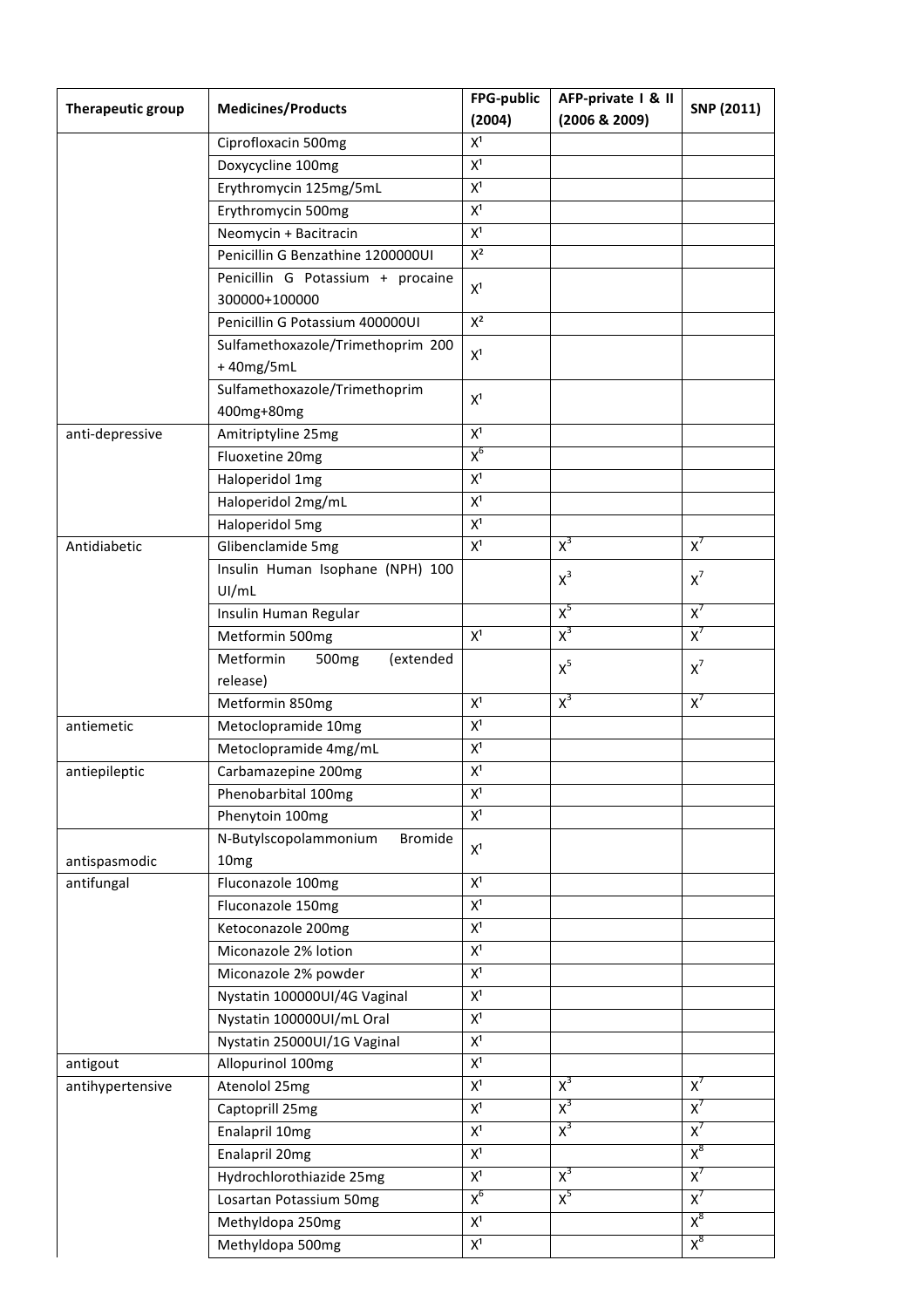| Therapeutic group     | <b>Medicines/Products</b>           | FPG-public<br>(2004) | AFP-private   & II<br>(2006 & 2009) | SNP (2011) |
|-----------------------|-------------------------------------|----------------------|-------------------------------------|------------|
|                       | Propranolol 40mg                    | $\mathsf{X}^1$       | $X^3$                               | $X^7$      |
| antiparasitary        | Benzyl Benzoate 2,5%                | $X^1$                |                                     |            |
|                       | Mebendazole 100mg                   | $\mathsf{X}^1$       |                                     |            |
|                       | Mebendazole 100mg/5mL               | $X^1$                |                                     |            |
|                       | Metronidazole 4% (oral suspension)  | $X^2$                |                                     |            |
|                       | Metronidazole (Vaginal)             | $\mathsf{X}^2$       |                                     |            |
|                       | Metronidazole 200mg/5mL             | $\mathsf{X}^1$       |                                     |            |
|                       | Metronidazole 250mg                 | $\mathsf{X}^1$       |                                     |            |
|                       | Metronidazole 500mg/5G              | $X^1$                |                                     |            |
|                       | Thiabendazole 5%                    | $X^1$                |                                     |            |
| antiparkinsonian      | Biperiden 2mg                       | $X^2$                |                                     |            |
|                       | Carbidopa + Levodopa 25mg+250mg     | X <sup>1</sup>       | $X^5$                               |            |
|                       | Levodopa/Benserazide 100mg+25mg     |                      | $X^5$                               |            |
|                       | Valproate Sodium 50mg/mL            | $\mathsf{X}^1$       |                                     |            |
| antipsychotic         | Chlorpromazine 100mg                | $\mathsf{X}^1$       |                                     |            |
|                       | Chlorpromazine 25mg                 | $X^1$                |                                     |            |
| antirreumathic        | Sulfasalazine 500mg                 | $X^1$                |                                     |            |
| antiulcer             | Omeprazole 20mg                     | $X^1$                |                                     |            |
|                       | Ranitidine 150mg                    | $\mathsf{X}^1$       |                                     |            |
| Antiviral             | Acyclovir 200mg                     | $\mathsf{X}^1$       |                                     |            |
|                       | Oseltamivir 75mg*                   | $X^5$                | $X^5$                               |            |
| anxiolytic            | Clonazepam 2mg                      | $X^6$                |                                     |            |
| cardiologic condition | Verapamil 80mg                      | $\mathsf{X}^1$       |                                     | $X^8$      |
|                       | Digoxin 0,25mg                      | $\mathsf{X}^1$       |                                     |            |
|                       | Digoxin 500mg/mL                    | $\mathsf{X}^1$       |                                     |            |
|                       | Nifedipine 20mg (Retard)            | $\mathsf{X}^1$       |                                     | $X^8$      |
|                       | Potassium Chloride 60mg/mL          | $\mathsf{X}^1$       |                                     |            |
| Contraception         | Condom                              |                      |                                     |            |
|                       | Estradiol/Norethindrone             |                      |                                     |            |
|                       | 50mg+5mg/mL                         | $\mathsf{X}^1$       | $\chi^4$                            |            |
|                       | Ethinyl<br>Estradiol/Levonorgestrel |                      |                                     |            |
|                       | $0,03mg + 0,15mg$                   | $\mathsf{X}^1$       | $X^4$                               |            |
|                       | Levonorgestrel 0,75mg               | $\mathsf{X}^1$       |                                     |            |
|                       | Male Condom                         | $\mathsf{X}^1$       |                                     |            |
|                       | Medroxyprogesterone Acetate 150     |                      |                                     |            |
|                       | mg/mL                               | $X^1$                | $X^4$                               |            |
|                       | Norethindrone 0,35mg                | $\mathsf{X}^1$       | $X^4$                               |            |
| corticoid             | Dexamethasone Topical 0,1%          | $X^1$                |                                     |            |
|                       | Prednisone 20mg                     | $\mathsf{X}^1$       |                                     |            |
|                       | Prednisone 5mg                      | $\mathsf{X}^1$       |                                     |            |
| diuretic              | Furosemide 40mg                     | X <sup>1</sup>       |                                     | $X^8$      |
| dyslipidemia          | Simvastatin 20mg                    | $\mathsf{X}^2$       | $X^5$                               |            |
|                       | Simvastatin 40mg                    |                      | $X^5$                               |            |
| glaucoma              | Timolol Maleate 2,5mg               |                      | $X^5$                               |            |
|                       | <b>Timolol Maleate 5mg</b>          |                      | $X^5$                               |            |
| immunosuppresive      | Azathioprine 50mg                   | X <sup>1</sup>       |                                     |            |
| Incontinence          | geriatric diapers                   |                      |                                     |            |
| ORS                   | <b>Oral Rehydration Salts</b>       | $\mathsf{X}^1$       |                                     |            |
| osteoporosis          | Alendronate Sodium 70mg             | $\mathsf{X}^1$       | $X^5$                               |            |
| rinitis               | Sodium Chloride 0,9%                | $\mathsf{X}^1$       |                                     |            |
|                       |                                     |                      |                                     |            |